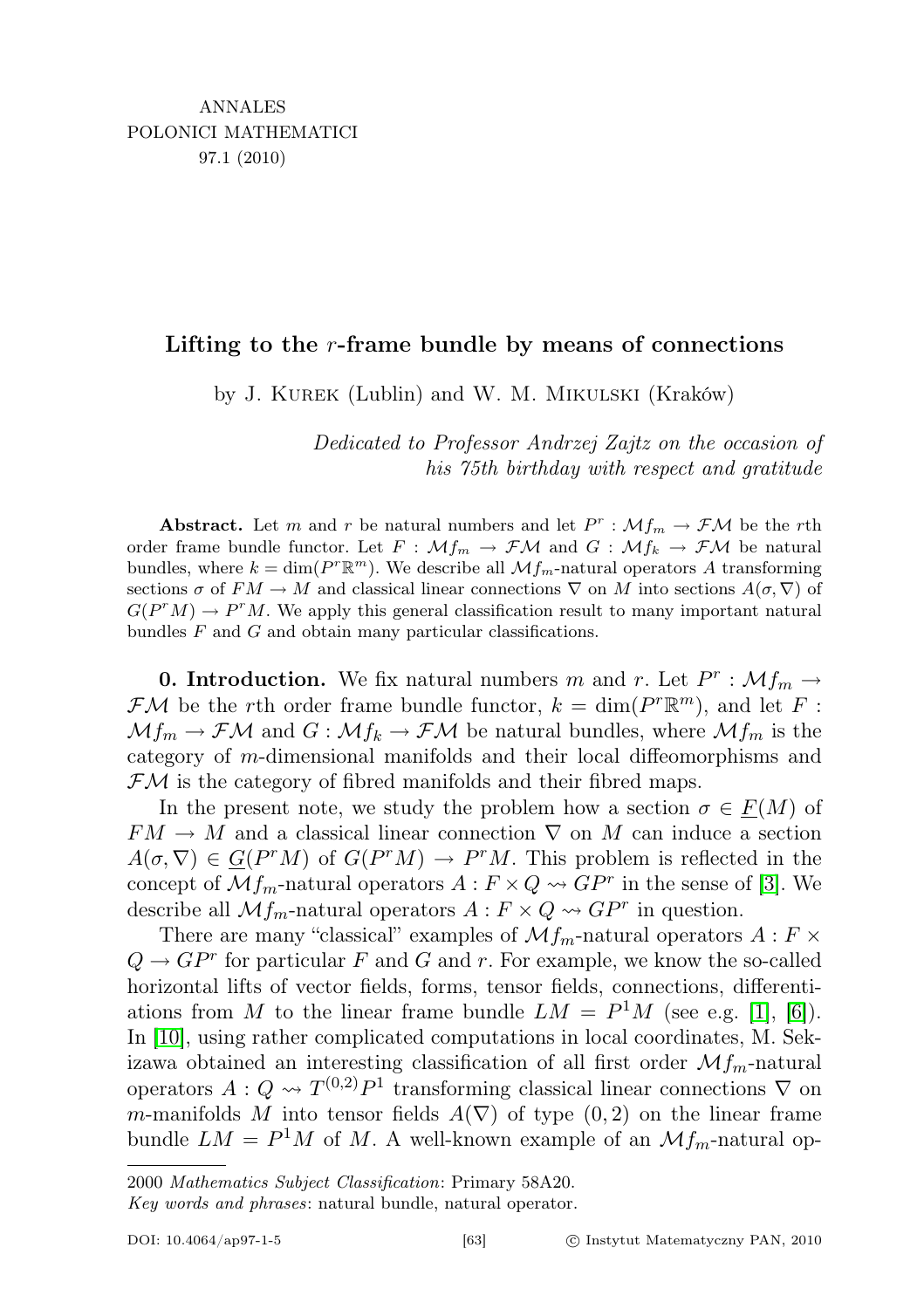erator  $A: Q \rightsquigarrow QP^r$  is the so-called complete lift in the sense of A. Morimoto  $[8]$  (see also  $[2]$ ) of classical linear connections to the rth order frame bundle  $P^rM$  (which is an open subbundle in the bundle  $T_m^rM$  of  $(m,r)$ velocities). In [\[7\]](#page-8-6), using a normal coordinate technique, the second author extended (in a very simple way) the classification of [\[10\]](#page-8-3) to all  $\mathcal{M}_{Im}$ -natural operators  $A: Q \rightsquigarrow T^{(p,q)}P^r$ , and in particular obtained a classification of all  $Mf_m$ -natural operators  $A: Q \rightsquigarrow QP^r$ . In [\[4\]](#page-8-7), adapting the technique from [\[7\]](#page-8-6), we classified all  $\mathcal{M}f_m$ -natural operators  $A: T^{(p,q)} \times Q \rightsquigarrow T^{(p_1,q_1)}P^1$ transforming tensor fields  $\tau$  of type  $(p, q)$  on M and classical linear connections  $\nabla$  on M into tensor fields  $A(\tau, \nabla)$  of type  $(p_1, q_1)$  on LM. In [\[5\]](#page-8-8), also adapting the technique from [\[7\]](#page-8-6), we described all  $\mathcal{M}_{m}$ -natural operators  $A: Q \rightarrow \mathbb{R}$ iem  $P^r$  transforming classical linear connections  $\nabla$  on M into Riemannian structures  $A(\nabla)$  on  $P^rM$ . Thus the main result of the present paper is a (maximal possible) generalization of the results mentioned above. To obtain this general result, we once more adapt the technique from [\[7\]](#page-8-6). Thanks to this technique, the proof of the main result seems to be almost obvious.

We apply the main result of the present note to many important  $F$  and  $G$ , and obtain several interesting classifications (also different from those in [\[7\]](#page-8-6), [\[4\]](#page-8-7), [\[5\]](#page-8-8)). Namely, for  $F = \mathrm{id}_{\mathcal{M}f_m}$  and  $G = E^{(k)} = (J^k(-, \cdot))^*$  we obtain a full classification of  $\mathcal{M}f_m$ -natural operators  $A: Q \rightsquigarrow E^{(k)}P^r$  of kth order linear differential operators  $A(\nabla)$  on  $P^rM$  by means of classical linear connections  $\nabla$  on M. Similarly, for  $F =$  Riem :  $\mathcal{M}_{m} \to \mathcal{F}\mathcal{M}$  and  $G =$ Riem :  $\mathcal{M}f_k \to \mathcal{F}\mathcal{M}$  we obtain a full classification of  $\mathcal{M}f_m$ -natural operators  $A:$  Riem  $\times Q \to$  Riem  $P^r$  of Riemannian structures  $A(g, \nabla)$  on  $P^r M$ from Riemannian structures  $q$  on  $M$  by means of classical linear connections  $\nabla$  on M. And similarly, for  $F = Q : \mathcal{M}f_m \to \mathcal{F}\mathcal{M}$  and  $G : \mathcal{M}f_k \to \mathcal{F}\mathcal{M}$  we obtain a full classification of  $\mathcal{M}_{m}$ -natural operators  $A: Q \times Q \rightarrow QP^{r}$  of classical linear connections  $A(\nabla_1, \nabla)$  on  $P^rM$  from classical linear connections  $\nabla_1$  on M by means of classical linear connections  $\nabla$  on M.

All manifolds and maps are assumed to be smooth, i.e. of class  $C^{\infty}$ .

1. Natural bundles and natural operators. The concept of natural bundles was introduced by A. Nijenhuis [\[9\]](#page-8-9).

DEFINITION 1 (see [\[3\]](#page-8-0)). A natural bundle over m-manifolds is a covariant functor  $F : \mathcal{M}f_m \to \mathcal{F}\mathcal{M}$  with the following properties:

- (i) Base preservation.  $B \circ F = id_{\mathcal{M}f_m}$ , where  $B : \mathcal{F}M \to \mathcal{M}f$  is the base functor.
- (ii) Locality. Let  $U \subset M$  be an open subset of an m-manifold M and let  $i_U: U \to M$  denote the inclusion map. Then  $FU = \pi_M^{-1}(U)$  and the induced map  $F(i_U) : FU \to FM$  is the inclusion map of the inclusion  $FU \subset FM$ .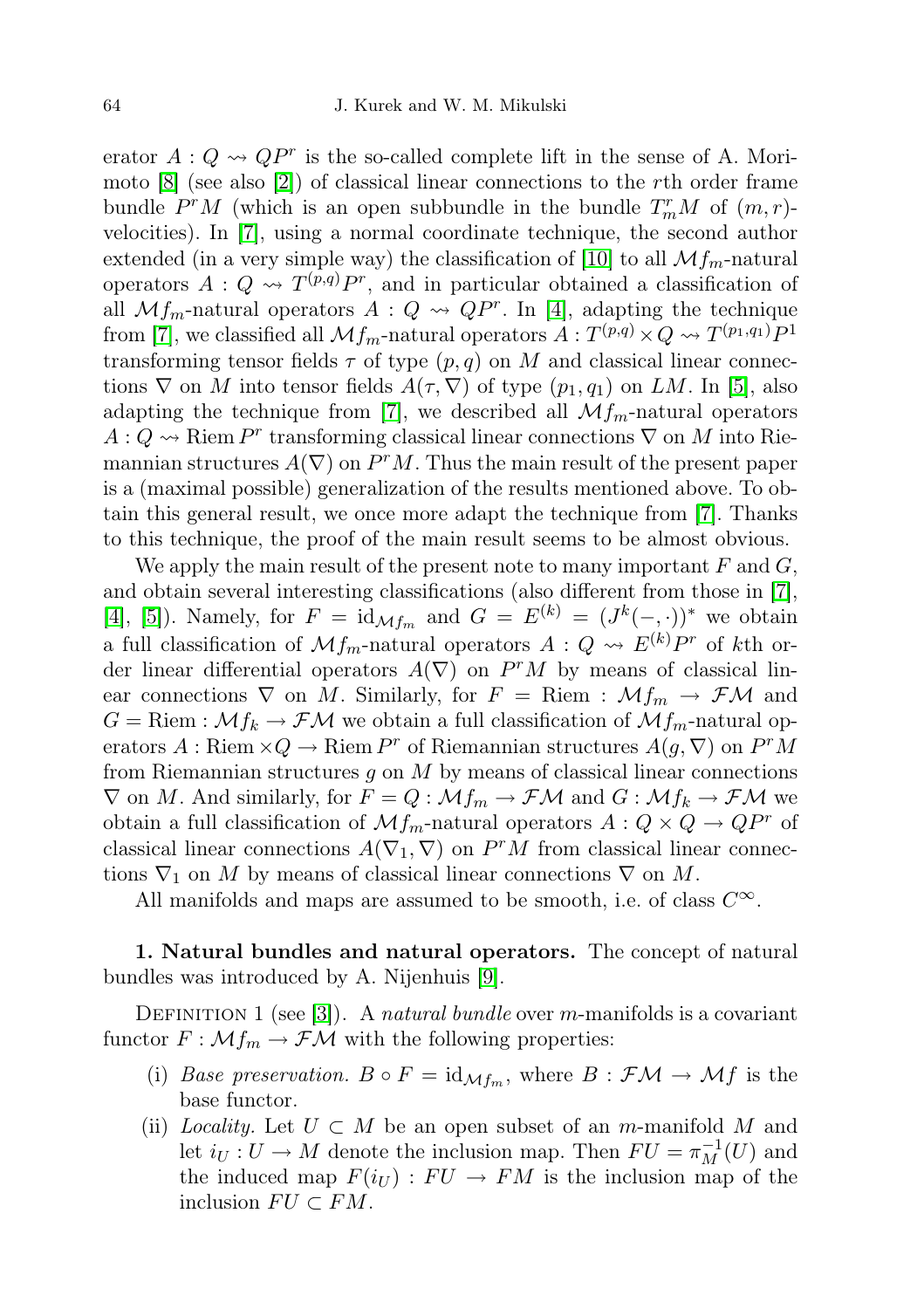(iii) Regularity. F transforms smoothly parametrized families of local diffeomorphisms into smoothly parametrized families of fibred maps.

EXAMPLE 1. A simple example of a natural bundle over  $m$ -manifolds is the tangent functor  $T : \mathcal{M}_{m} \to \mathcal{F}\mathcal{M}$  transforming any m-manifold M into its tangent bundle TM and any local diffeomorphism  $\psi : M \to M_1$ into its tangent map  $T\psi: TM \to TM_1$ . Another example is the cotangent functor  $T^* : Mf_m \to \mathcal{F}M$  sending any m-manifold M into its cotangent bundle  $T^*M = (TM)^*$  and any local diffeomorphism  $\psi : M \to M_1$  into its cotangent map  $T^*\psi : T^*M \to T^*M_1$ . Or more generally, given nonnegative integers p and q, the functor  $T^{(p,q)}$  :  $\mathcal{M}f_m \to \mathcal{F}\mathcal{M}$  sending any *m*-manifold M into its bundle  $T^{(p,q)}M = \bigotimes^p TM \otimes \bigotimes^q T^*M$  of tensors of type  $(p, q)$  and any local diffeomorphism  $\psi : M \to M_1$  into its induced map  $T^{(p,q)}\psi = \bigotimes^p T\psi \otimes \bigotimes^q T^*\psi : T^{(p,q)}M \to T^{(p,q)}M_1$  is a natural bundle over m-manifolds.

EXAMPLE 2. For any m-manifold  $M$  we have the Riemannian bundle  $\text{Riem}(M) = \bigcup_{x \in M} \text{Met}(T_x M)$  over M, where given a vector space V we denote by Met(V) the set of inner products  $G: V \times V \to \mathbb{R}$  on V. (We recall that  $G: V \times V \to \mathbb{R}$  is an *inner product* if it is symmetric, bilinear and positive definite.) Clearly,  $\text{Riem}(M)$  is an open subbundle in the vector bundle  $T^*M \odot T^*M$  of symmetric tensors of type  $(0, 2)$  over M. Sections g:  $M \to \text{Riem}(M)$  are the so-called Riemannian structures on M. Every local diffeomorphism  $\psi : M \to M_1$  induces  $\text{Riem}(\psi) : \text{Riem}(M) \to \text{Riem}(M_1)$ , which is the restriction of  $T^*\psi \odot T^*\psi : T^*M \odot T^*M \rightarrow T^*M_1 \odot T^*M_1$ . The correspondence Riem :  $\mathcal{M}_{m} \to \mathcal{F}\mathcal{M}$  is a natural bundle over *m*-manifolds.

EXAMPLE 3. For any m-manifold  $M$  we have the extended sth order vector tangent bundle  $E^{(s)}M = (J^s(M, \mathbb{R}))^*$  of M. Sections  $D : M \to$  $E^{(s)}M$  of  $E^{(s)}M$  are in bijection with sth order linear differential operators  $\widetilde{D}: C^{\infty}(M) \to C^{\infty}(M)$ . (More precisely, we put  $\widetilde{D}(f)(x) := \langle D(x), j_x^s f \rangle$ ,  $f: M \to \mathbb{R}, x \in M$ .) Every  $\mathcal{M}f_m$ -map  $\psi: M \to M_1$  induces  $E^{(s)}\psi$ :  $E^{(s)}M \to E^{(s)}M_1, \langle E^{(s)}\psi(\omega), j_{\psi(x)}^s g \rangle = \langle \omega, j_x^s (g \circ \psi) \rangle$  for  $\omega \in E_x^{(r)}M, x \in M$ ,  $g: M_1 \to \mathbb{R}$ . The correspondence  $E^{(s)}: \mathcal{M} f_m \to \mathcal{F} \mathcal{M}$  is a natural bundle over m-manifolds.

EXAMPLE 4. For any m-manifold M we have the bundle  $F^{(p,q,s)}M =$  $(J^{s}(\bigwedge^{p} T^{*}M))^{*} \otimes \bigwedge^{q} T^{*}M$  over M. Sections  $D : M \to F^{(p,q,s)}M$  are in bijection with sth order linear differential operators  $\widetilde{D}: \Omega^p(M) \to \Omega^q(M)$ from p-forms on M into q-forms on M. (More precisely, we put  $\tilde{D}(\omega)(x) =$  $\langle D(x), j_x^s \omega \rangle$  for  $\omega \in \Omega^p(M)$ ,  $x \in M$ ). Every  $\mathcal{M}_{m}$ -map  $\psi : M \to M_1$  induces  $F^{(p,q,s)}\psi : F^{(p,q,s)}M \to F^{(p,q,s)}M_1$  in an obvious way. The correspondence  $F^{(p,q,s)} : \mathcal{M}f_m \to \mathcal{F}\mathcal{M}$  is a natural bundle over m-manifolds.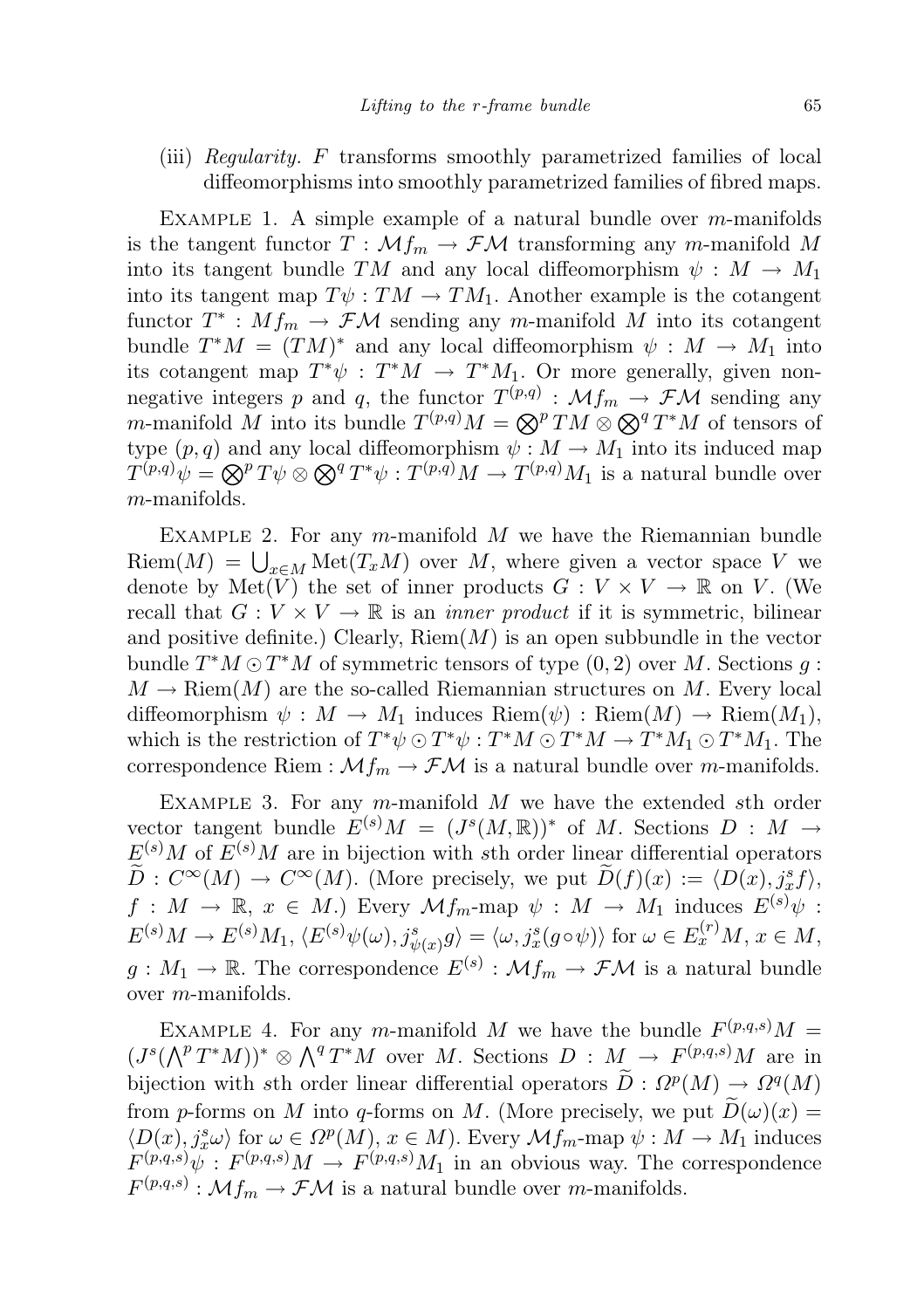EXAMPLE 5. For any m-manifold  $M$  we have the rth order frame bundle  $P^rM = \text{inv } J_0^r(\mathbb{R}^m, M)$  of M. This is a principal bundle with the corresponding Lie group  $G_m^r = J_0^r(\mathbb{R}^m, \mathbb{R}^m)$  acting on the right on  $P^rM$  via compositions of jets. Every  $\mathcal{M}_{m}$ -map  $\psi : M \to M_1$  induces a principal bundle map  $P^r \psi : P^r M \to P^r M_1$  by  $P^r \psi(j_0^r \varphi) = j_0^r (\psi \circ \varphi)$ , where  $\varphi : \mathbb{R}^m \to M$  is an  $\mathcal{M}f_m$ -map. The correspondence  $P^r : \mathcal{M}f_m \to \mathcal{F}\mathcal{M}$  is a natural bundle.

EXAMPLE 6. For any m-manifold  $M$  we have the classical linear connection bundle  $QM := (\mathrm{id}_{T^*M} \otimes \pi^1)^{-1}(\mathrm{id}_{TM}) \subset T^*M \otimes J^1TM$  of M, where  $\pi^1: J^1TM \to TM$  is the projection of the first jet prolongation  $J^1TM =$  ${j_x^1X \mid X \in \mathcal{X}(M), x \in M}$  of the tangent bundle TM of M. Sections  $\tilde{\nabla}: M \to QM$  correspond bijectively to classical linear connections on M. Every local diffeomorphism  $\psi : M \to M_1$  induces (in an obvious way) a fibred map  $Q\psi$ :  $QM \to QM_1$  over  $\psi$ . The correspondence  $Q : \mathcal{M}f_m \to \mathcal{F}\mathcal{M}$ is a natural bundle.

REMARK 1. A classical linear connection on a manifold  $M$  is an  $\mathbb{R}$ bilinear map  $\nabla : \mathcal{X}(M) \times \mathcal{X}(M) \to \mathcal{X}(M)$  such that (1)  $\nabla_{fX} Y = f \nabla_X Y$ and (2)  $\nabla_X fY = XfY + f\nabla_X Y$  for any vector fields  $X, Y \in \mathcal{X}(M)$  on M and any map  $f : M \to \mathbb{R}$ . The classical linear connection  $\nabla$  corresponding to a section  $\tilde{\nabla}: M \to QM$  is defined by  $(\nabla_X Y)_x = TY(X_x) - T(Y_x,\langle \tilde{\nabla}, X_x \rangle) \in$  $V_{Y_x}TM = T_xM$ , where  $\mathcal{T} : TM \times_M J^1TM \to TTM$  is given by  $\mathcal{T}(v, j_x^1Z) =$  $\mathcal{T}(Z)_v$  (here  $\mathcal{T}(Z)$  means the flow lifting of  $Z \in \mathcal{X}(M)$  to  $TM)$ .

REMARK 2. One can show (see e.g. [\[3\]](#page-8-0)) that any natural bundle  $F$ :  $Mf_m \to \mathcal{F}M$  is associated with  $P^r : Mf_m \to \mathcal{F}M$  for some r. Namely,  $FM = P<sup>r</sup>M \times_{G_{m}^{r}} S$  and  $F\psi = P<sup>r</sup>\psi \times_{G_{m}^{r}} id_{S}$  for some r and some action of  $G_m^r$  on a manifold S.

A general concept of natural operators can be found in the fundamental monograph [\[3\]](#page-8-0). We only need the following special case of the definition of natural operators.

DEFINITION 2. Let  $F: \mathcal{M}_{m} \to \mathcal{F}\mathcal{M}$  and  $G: \mathcal{M}_{k} \to \mathcal{F}\mathcal{M}$  be natural bundles, where  $k = \dim(P^r \mathbb{R}^m)$ . An  $\mathcal{M} f_m$ -natural operator  $A : F \times Q \rightarrow$  $GP<sup>r</sup>$  is a family of  $\mathcal{M}f_m$ -invariant regular operators (functions)

$$
A = A_M : \underline{F}(M) \times Q(M) \to \underline{G}(P^r M)
$$

for any  $\mathcal{M}_{m}$ -object M, where  $F(M)$  is the set of all sections of  $FM \rightarrow M$ ,  $Q(M)$  is the set of all classical linear connections on M (sections of  $Q(M) \rightarrow$ M) and  $G(P^rM)$  is the set of all sections of  $G(P^rM) \to P^rM$ . The invariance means that if  $(\sigma_1, \nabla_1) \in \underline{F}(M_1) \times Q(M_1)$  and  $(\sigma_2, \nabla_2) \in \underline{F}(M_2) \times$  $Q(M_2)$  are related by an  $\mathcal{M}_{m}$ -map  $\psi : \overline{M}_1 \to M_2$  (i.e.  $F\psi \circ \sigma_1 = \sigma_2 \circ \psi$ and  $Q\psi \circ \nabla_1 = \nabla_2 \circ \psi$  then  $A(\sigma_1, \nabla_1)$  and  $A(\sigma_2, \nabla_2)$  are  $P^r\psi$ -related (i.e.  $G(P^r\psi) \circ A(\sigma_1, \nabla_1) = A(\sigma_2, \nabla_2) \circ P^r\psi$ ). The regularity means that A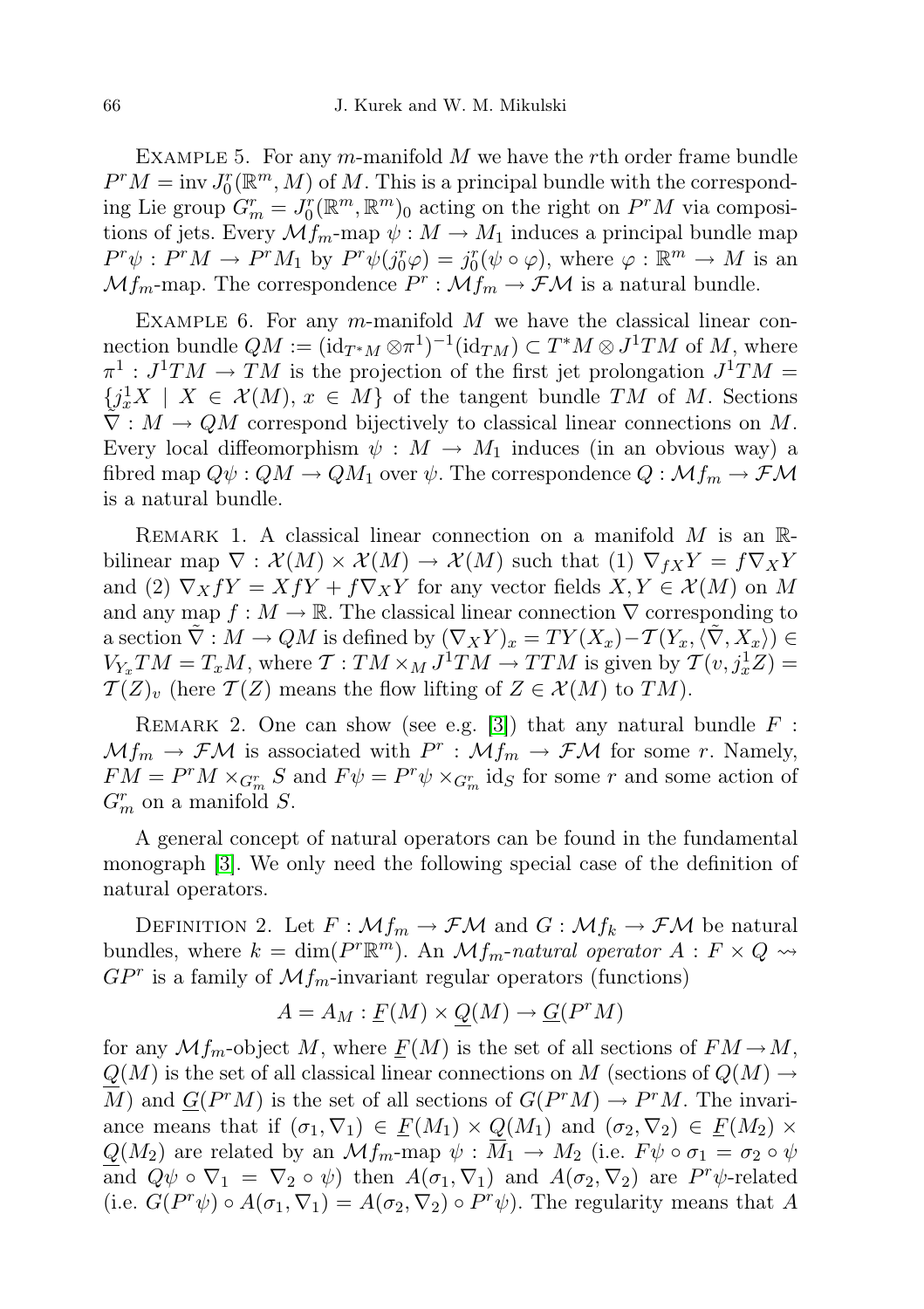transforms smoothly parametrized families of pairs of sections into smoothly parametrized families of sections.

2. A general example of natural operators  $A: F \times Q \rightsquigarrow G P^r$ . Let  $F : \mathcal{M}_{m} \to \mathcal{F}\mathcal{M}$  and  $G : \mathcal{M}_{m} \to \mathcal{F}\mathcal{M}$  be natural bundles, where  $k = \dim(P^r \mathbb{R}^m)$ . We are going to present a general example of  $\mathcal{M}_{fm}$ -natural operators  $A: F \times Q \rightarrow GP^r$ . We start with the following notations.

For  $s = 0, 1, ..., \infty$ , let  $Z^s$  be the set of all s-jets  $j_0^s \nabla \in J_0^s(Q(\mathbb{R}^m))$  of classical linear connections  $\nabla$  on  $\mathbb{R}^m$  with

$$
\sum_{j,k=1}^{m} \nabla_{jk}^{i}(x) x^{j} x^{k} = 0 \quad \text{for } i = 1, \dots, m.
$$

We see that  $Z^s$  is a finite-dimensional manifold (diffeomorphic to a finitedimensional vector space) if s is finite, and  $Z^{\infty}$  is a topological space with respect to the inverse limit topology given by the inverse system  $\cdots \rightarrow$  $Z^{s+1} \to Z^s \to \cdots \to Z^0$  of jet projections.

REMARK 3. It is known that the condition defining  $Z^s$  is equivalent to saying that the usual coordinates  $x^1, \ldots, x^m$  on  $\mathbb{R}^m$  are  $\nabla$ -normal with centre 0. To see this equivalence, apply the well-known system of partial differential equations

$$
\frac{d^2\gamma^i}{dt^2} + \nabla^i_{jk}(\gamma)\,\frac{d\gamma^j}{dt}\,\frac{d\gamma^k}{dt} = 0, \quad i = 1, \dots, m,
$$

on  $\nabla$ -geodesics and apply the well-known fact that the  $\nabla$ -geodesics passing through the centre of  $\nabla$ -normal coordinates are straight lines.

Let  $\theta := j_0^r(\mathrm{id}_{\mathbb{R}^m}) \in P^r \mathbb{R}^m$ .

Let  $H_m^r := \ker(G_m^r \to GL(m))$  be the kernel of the Lie group epimorphism  $G_m^r \to GL(m)$ , the jet projection.

DEFINITION 3. We say that a function  $\mu: J_0^{\infty}(F \mathbb{R}^m) \times Z^{\infty} \times H_m^r \to$  $G_{\theta}(P^r\mathbb{R}^m)$  has the local finite determination property if for any  $u_1 \in$  $J_0^{\infty}(F\mathbb{R}^m)$ ,  $u_2 \in Z^{\infty}$  and  $u_3 \in H_m^r$  we can find an open neighbourhood  $\overline{U}_1 \subset J_0^{\infty}(F\mathbb{R}^m)$  of  $u_1$ , an open neighbourhood  $U_2 \subset Z^{\infty}$  of  $u_2$ , an open neighbourhood  $U_3 \subset H_m^r$  of  $u_3$ , a natural number s and a smooth map  $f: \tilde{\pi}_s(U_1) \times \pi_s(U_2) \times U_3 \longrightarrow G_\theta(P^r \mathbb{R}^m)$  such that  $\mu = f \circ (\tilde{\pi}_s \times \pi_s \times id_{U_3})$  on  $U_1 \times U_2 \times U_3$ , where  $\tilde{\pi}_s : J_0^{\infty}(F \mathbb{R}^m) \to J_0^s(F \mathbb{R}^m)$  and  $\pi_s : Z^{\infty} \to Z^s$  are the jet projections.

For example, if s is finite and  $f: J_0^s(F \mathbb{R}^m) \times Z^s \times H_m^r \to G_\theta(P^r \mathbb{R}^m)$  is a smooth map, then  $\mu = f \circ (\tilde{\pi}_s \times \pi_s \times id_{W^r}) : J_0^{\infty}(F \mathbb{R}^m) \times Z^{\infty} \times H_m^r \to$  $G_{\theta}(P^r \mathbb{R}^m)$  has the local finite determination property.

Now, we are in a position to present the following general example of  $Mf_m$ -natural operators  $A: F \times Q \rightsquigarrow G P^r$ .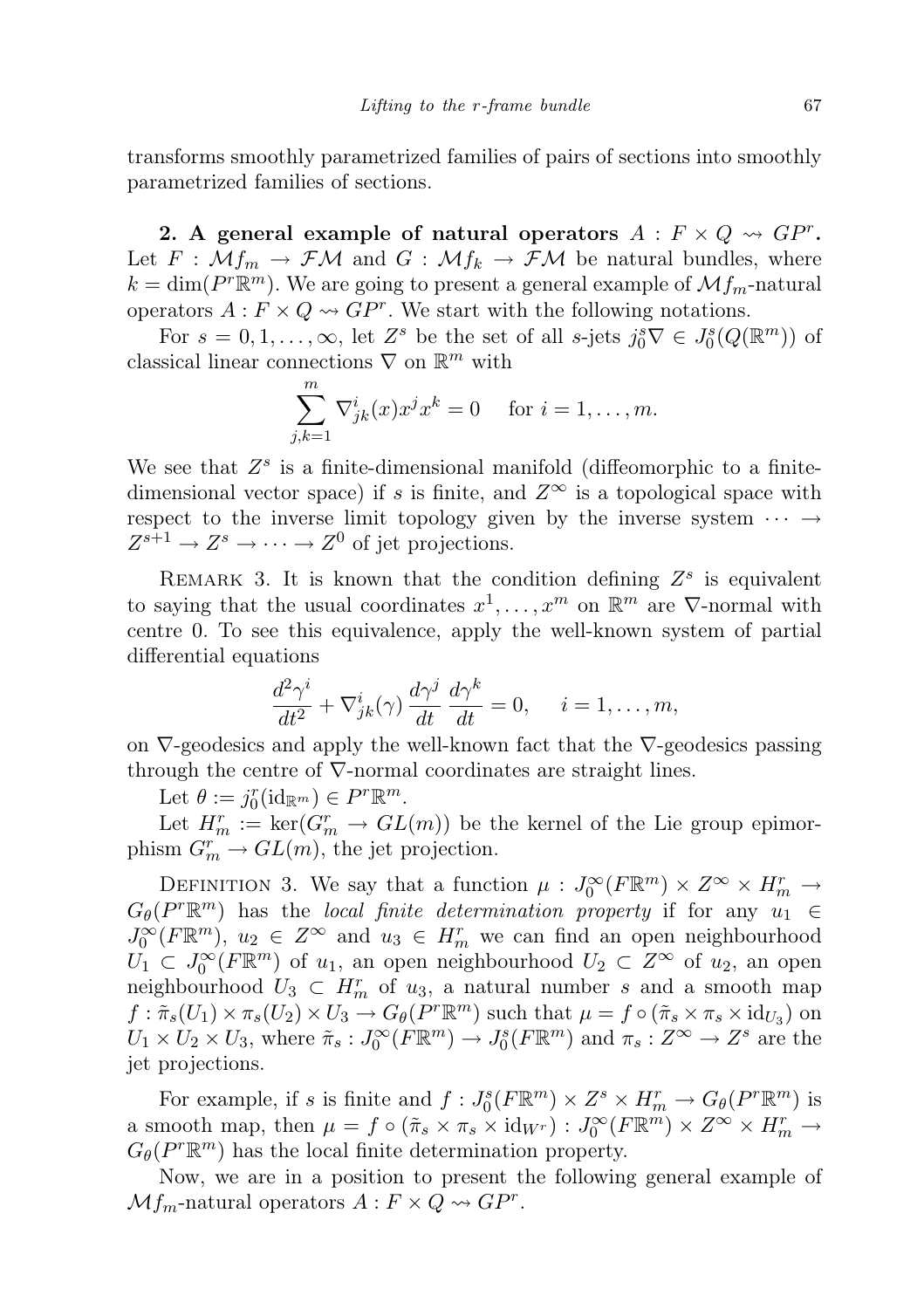EXAMPLE 7. Let  $\mu: J_0^{\infty}(F \mathbb{R}^m) \times Z^{\infty} \times H_m^r \to G_{\theta}(P^r \mathbb{R}^m)$  be a function with the local finite determination property. Let  $\nabla$  be a classical linear connection on an m-manifold M and  $\sigma \in F(M)$  be a section of  $FM \to M$ . Define a section  $A^{(\mu)}(\sigma, \nabla) \in \underline{G}(P^rM)$  of  $G(P^rM) \to P^rM$  by

$$
A^{(\mu)}(\sigma, \nabla)(\varrho)
$$
  
 :=  $G(R_{J^r\psi(\varrho)}) (G(P^r(\psi^{-1}))(\mu(j_0^{\infty}(\psi_*\sigma), j_0^{\infty}(\psi_*\nabla), J^r\psi(\varrho))))$ 

 $\rho \in (P_x^r M), x \in M$ , where  $\psi$  is a  $\nabla$ -normal coordinate system on M with centre x such that  $P^1\psi(\pi_1^r(\varrho)) = j_0^1(\mathrm{id}_{\mathbb{R}^m})$  and  $R_\xi: P^rM \to P^rM$  is the right translation by  $\xi \in G_m^r$ . Of course,  $\psi_*\sigma = F\psi \circ \sigma \circ \sigma^{-1}$  is the image of  $\sigma$  under  $\psi$ . Similarly,  $\psi_* \nabla = Q \psi \circ \nabla \circ \psi^{-1}$ .

The definition of  $A^{(\mu)}(\sigma,\nabla)(\varrho)$  is correct because  $J^r\psi(\varrho) \in H_m^r \subset G_m^r =$  $P_{0}^{r} \mathbb{R}^{m}$  and  $\operatorname{germ}_{x}(\psi)$  is uniquely determined by  $\nabla$  and  $\pi_{1}^{r}(\varrho)$ . The map  $A^{(\mu)}(\sigma, \nabla) : P^r M \to G(P^r M)$  is smooth by the local finite determination property of  $\mu$ . It is easy to see that  $A(\sigma, \nabla)$  is a section of  $G(P^rM) \to P^rM$ . Because of the canonical character of the construction of  $A^{(\mu)}(\sigma, \nabla)$  we have the following lemma.

LEMMA 1. The family  $A^{(\mu)}$  :  $F \times Q \rightsquigarrow GP^{r}$  of operators  $A_M^{(\mu)}$ :  $\underline{F}(M) \times \underline{Q}(M) \to \underline{G}(P^rM), \quad A_M^{(\mu)}(\sigma, \nabla) = A^{(\mu)}(\sigma, \nabla),$ 

is an  $Mf_m$ -natural operator.

3. A classification of natural operators  $A: F \times Q \rightsquigarrow G P^r$ . The main result of the present note is the following theorem.

THEOREM 1. Let r and m be natural numbers and let  $F : \mathcal{M}_{m} \to \mathcal{F}\mathcal{M}$ and  $G : \mathcal{M}f_k \to \mathcal{F}\mathcal{M}$  be natural bundles, where  $k = \dim(P^r \mathbb{R}^m)$ . Any  $Mf_m$ -natural operator  $A: F \times Q \rightsquigarrow G P^r$  is of the form

$$
A_M(\sigma, \nabla) = A^{(\mu)}(\sigma, \nabla), \quad \sigma \in \underline{F}(M), \ \nabla \in \underline{Q}(M),
$$

for some uniquely determined (by A) function  $\mu: J_0^{\infty}(F \mathbb{R}^m) \times Z^{\infty} \times H_m^r \to$  $G_{\theta}(P^r\mathbb{R}^m)$  with the local finite determination property.

In the special case  $F = id_{\mathcal{M}f_m}$ , we see that  $J_0^{\infty}(F \mathbb{R}^m)$  is a one-point set, and then any  $\mathcal{M}f_m$ -natural operator  $A:Q \rightsquigarrow GP^r$  transforming classical linear connections  $\nabla$  on m-manifolds M into sections  $A(\nabla)$  of  $G( P^r M) \rightarrow$  $P^rM$  is of the form

$$
A_M(\nabla) = A^{(\mu)}(\nabla), \quad \nabla \in Q(M),
$$

for some uniquely determined function  $\mu: Z^{\infty}\times H_{m}^{r}\rightarrow G_{\theta}(P^{r}\mathbb{R}^{m})$  with the local finite determination property.

In the special case  $r = 1$ , we see that  $H_m^1$  is the trivial group and  $P^1M =$ LM is the linear frame bundle, and then any  $Mf_m$ -natural operator  $A$ :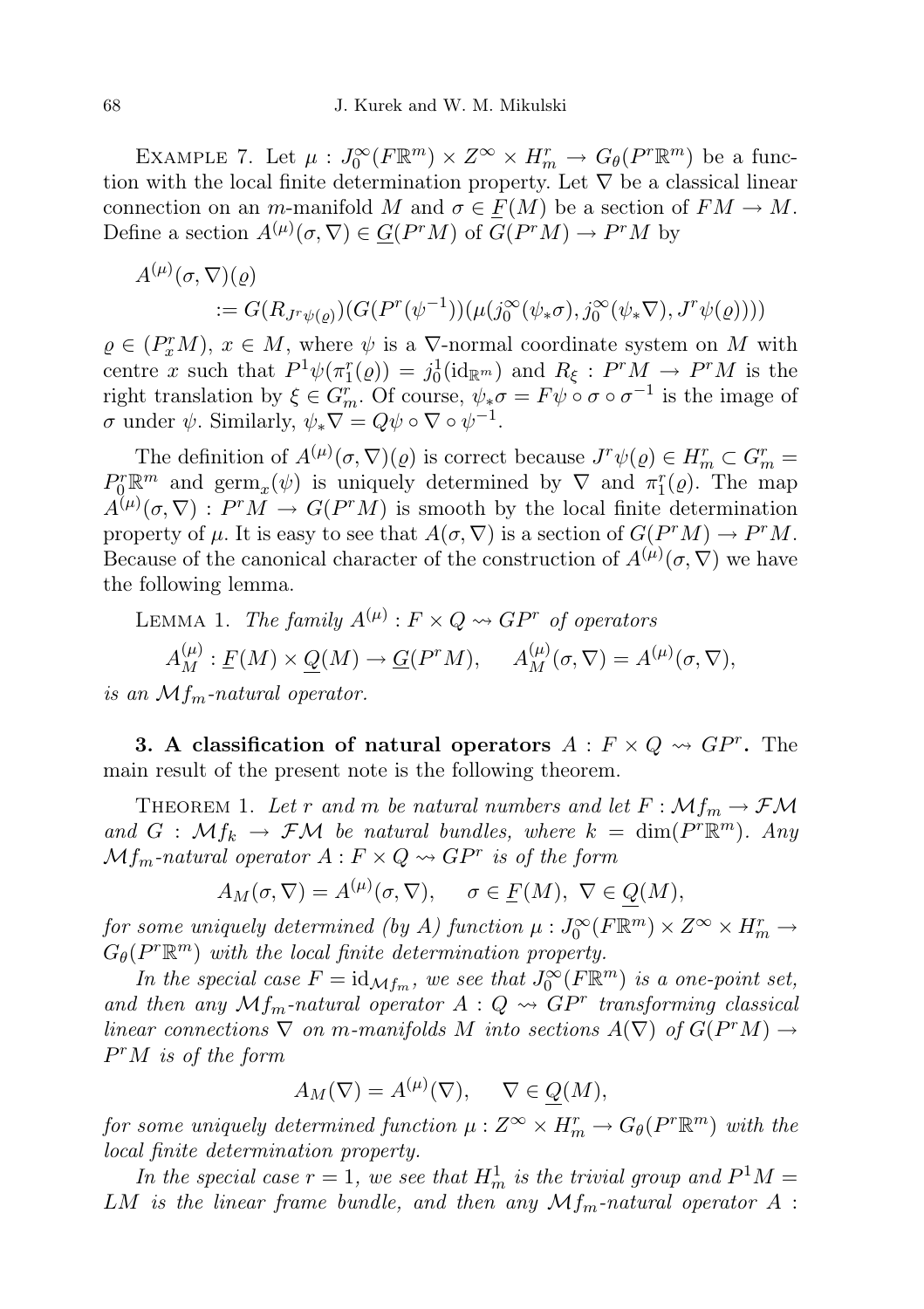$F \times Q \rightsquigarrow GL$  is of the form

$$
A_M(\sigma, \nabla) = A^{(\mu)}(\sigma, \nabla), \quad \sigma \in \underline{F}(M), \ \nabla \in \underline{Q}(M),
$$

for some function  $\mu: J_0^{\infty}(F \mathbb{R}^m) \times Z^{\infty} \to G_{l_0}(L \mathbb{R}^m)$  with the local finite determination property, where  $l_0 \in L\mathbb{R}^m$  is the usual basis in  $T_0\mathbb{R}^m$ .

*Proof.* Let  $A: F \times Q \rightsquigarrow GP^r$  be an  $\mathcal{M}f_m$ -natural operator. We must define  $\mu = \mu^A : J_0^{\infty}(F \mathbb{R}^m) \times Z^{\infty} \times H_m^r \to G_\theta(P^r \mathbb{R}^m)$  by

$$
\mu(j_0^{\infty}\sigma, j_0^{\infty}\nabla, \varrho) = G(R_{\varrho^{-1}})(A(\sigma, \nabla)(\varrho)).
$$

Then using the non-linear Peetre theorem and the Boman theorem (see e.g. [\[3\]](#page-8-0)), we easily see that  $\mu$  has the local finite determination property. Then by the definition of  $\mu$  and  $A^{\mu}$  we deduce that

$$
A(\sigma, \nabla)(\varrho) = A^{(\mu)}(\sigma, \nabla)(\varrho)
$$

for any section  $\sigma \in \underline{F}(\mathbb{R}^m)$ , any classical linear connection  $\nabla$  on  $\mathbb{R}^m$  such that the identity map  $id_{\mathbb{R}^m}$  is a  $\nabla$ -normal coordinate system with centre 0, and any  $\rho \in H_m^r$ . Then by the invariance of A and  $A^{(\mu)}$  with respect to normal coordinates we deduce that  $A = A^{(\mu)}$ .

4. Some important corollaries. We present some corollaries of Theorem 1.

(a) The case of  $F = id_{\mathcal{M}f_m}$  and  $G = Q : \mathcal{M}f_k \to \mathcal{F}\mathcal{M}$ . In this case we recover (in another form) the following result of [\[7\]](#page-8-6).

COROLLARY 1. The  $Mf_m$ -natural operators  $A: Q \rightsquigarrow QP^r$  transforming classical linear connections  $\nabla$  on m-manifolds M into classical linear connections  $A(\nabla)$  on P<sup>r</sup>M are in bijection with the functions  $\mu^A: \mathbb{Z}^{\infty} \times$  $H_m^r \to \mathbb{R}^{k*} \otimes \mathbb{R}^{k*}$  is  $\mathbb{R}^k$  having the local finite determination property, where  $k = \dim(P^r \mathbb{R}^m).$ 

*Proof.* We have  $Q_{\theta}(P^r \mathbb{R}^m) = T_{\theta}^* P^r \mathbb{R}^m \otimes T_{\theta}^* P^r \mathbb{R}^m \otimes T_{\theta} P^r \mathbb{R}^m = \mathbb{R}^{k*} \otimes T_{\theta} P^r \mathbb{R}^m$  $\mathbb{R}^{k*}\otimes \mathbb{R}^k.$ 

(b) The case of  $r = 1$  and  $F = T^{(p,q)} : \mathcal{M}f_m \to \mathcal{F}\mathcal{M}$  and  $G = T^{(p_1,q_1)}$ :  $Mf_k \to \mathcal{F}M$ . In this case we recover (in another form) the following result of [\[4\]](#page-8-7).

COROLLARY 2. The  $\mathcal{M}_{\textit{fm}}$ -natural operators  $A: T^{(p,q)} \times Q \rightsquigarrow T^{(p_1,q_1)}P^1$ transforming tensor fields  $\tau$  of type  $(p, q)$  on m-manifolds M and classical linear connections  $\nabla$  on M into tensor fields  $A(\tau, \nabla)$  of type  $(p_1, q_1)$ on the linear frame bundle  $LM = P^1M$  are in bijection with the functions  $\mu^A: J_0^\infty(T^{(p,q)}{\Bbb R}^m)\times Z^\infty\to \bigotimes^{p_1}{\Bbb R}^k\otimes \bigotimes^{q_1}{\Bbb R}^{k*}$  having the local finite determination property, where  $k = m + m^2 = \dim(L\mathbb{R}^m)$ .

*Proof.* We have 
$$
T_{j_0^1(\mathrm{id}_{\mathbb{R}^m})}^{(p_1,q_1)}(P^1\mathbb{R}^m) = \bigotimes^{p_1} \mathbb{R}^k \otimes \bigotimes^{q_1} \mathbb{R}^{k*}
$$
.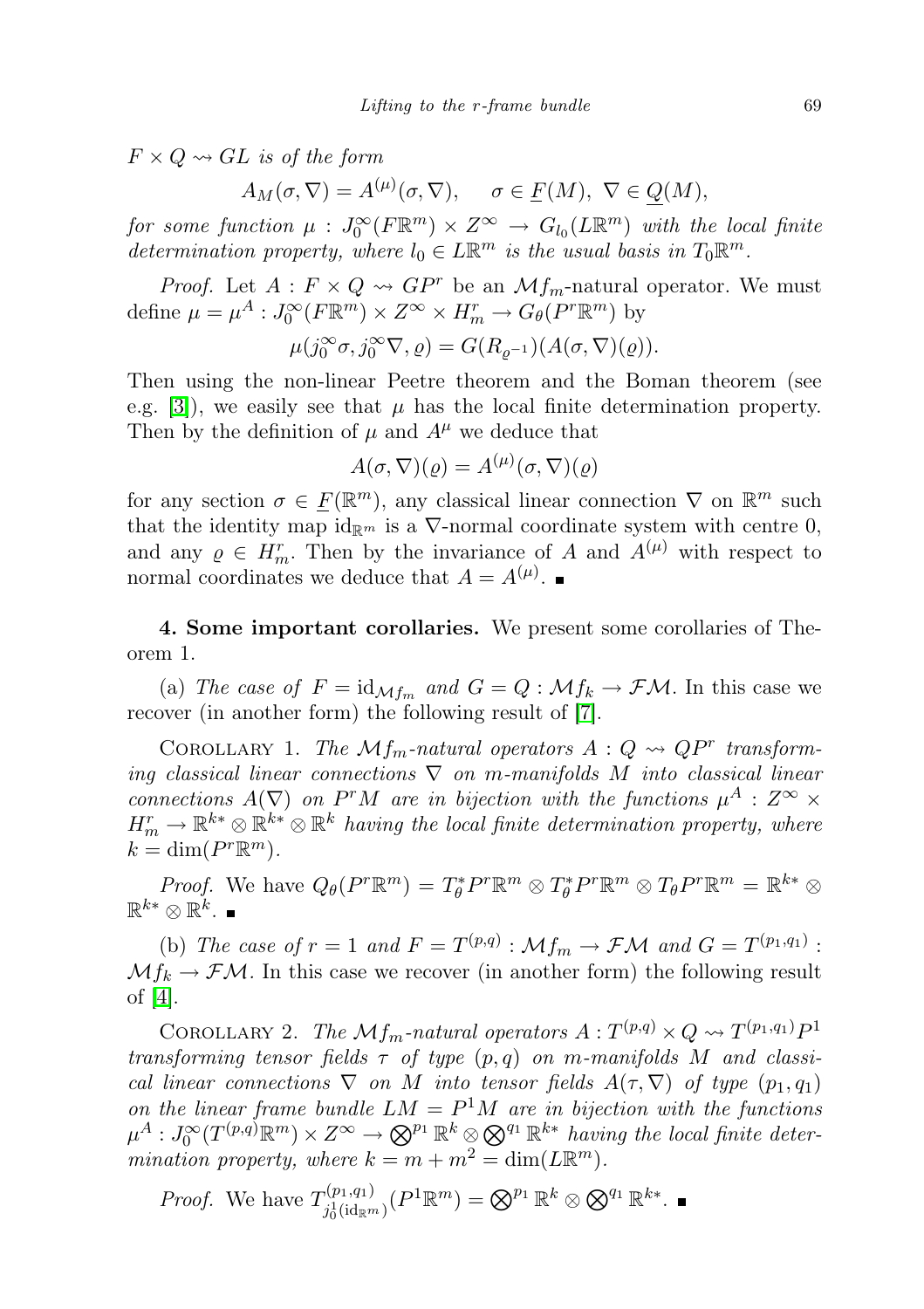(c) The case of  $F = id_{\mathcal{M}f_m}$  and  $G =$  Riem :  $\mathcal{M}f_k \to \mathcal{F}\mathcal{M}$ . In this case we recover (in another form) the following result of [\[5\]](#page-8-8).

COROLLARY 3. The  $\mathcal{M}_{\mathit{fm}}$ -natural operators  $A:Q \rightsquigarrow$  Riem  $P^r$  transforming classical linear connections  $\nabla$  on m-manifolds M into Riemannian structures  $A(\nabla)$  on P<sup>r</sup>M are in bijection with the functions  $\mu^A$ :  $Z^{\infty} \times H_m^r \to \text{Met}(\mathbb{R}^k)$  having the local finite determination property, where  $k = \dim(P^r \mathbb{R}^m).$ 

*Proof.* We have  $\text{Riem}_{\theta}(P^r \mathbb{R}^m) = \text{Met}(\mathbb{R}^k)$ .

(d) The case of  $F = Q : \mathcal{M}f_m \to \mathcal{F}\mathcal{M}$  and  $G = Q : \mathcal{M}f_k \to \mathcal{F}\mathcal{M}$ . In this case we obtain the following corollary of Theorem 1.

COROLLARY 4. The  $Mf_m$ -natural operators  $A: Q \times Q \rightarrow QP^r$  transforming pairs  $(\nabla_1, \nabla)$  of classical linear connections on m-manifolds M into classical linear connections  $A(\nabla_1, \nabla)$  on  $P^rM$  are in bijection with the functions  $\mu^A: J_0^{\infty}(Q\mathbb{R}^m)\times Z^{\infty}\times H_m^r \to \mathbb{R}^{k*}\otimes \mathbb{R}^{k*}\otimes \mathbb{R}^k$  having the local finite determination property, where  $k = \dim(P^r \mathbb{R}^m)$ .

*Proof.* This is clear.  $\blacksquare$ 

(e) The case of  $F =$ Riem :  $\mathcal{M}f_m \to \mathcal{F}\mathcal{M}$  and  $G =$  Riem :  $\mathcal{M}f_k \to \mathcal{F}\mathcal{M}$ . In this case we have the following corollary of Theorem 1.

COROLLARY 5. The  $\mathcal{M}f_m$ -natural operators  $A:$  Riem  $\times Q \rightarrow$  Riem $(P^r)$ transforming Riemannian structures g on m-manifolds M and classical linear connections  $\nabla$  on M into Riemannian structures  $A(g, \nabla)$  on  $P^rM$  are in bijection with the functions  $\mu^A: J_0^{\infty}(\text{Riem}(\mathbb{R}^m)) \times Z^{\infty} \times H_m^r \to \text{Met}(\mathbb{R}^k)$ having the local finite determination property, where  $k = \dim(P^r \mathbb{R}^m)$ .

*Proof.* This is clear.  $\blacksquare$ 

(f) The case of  $F = id_{\mathcal{M}f_m}$  and  $G = E^{(s)} : \mathcal{M}f_k \to \mathcal{F}\mathcal{M}$ . In this case we get the following corollary of Theorem 1.

COROLLARY 6. The  $\mathcal{M}f_m$ -natural operators  $A: Q \rightsquigarrow E^{(s)}P^r$  transforming classical linear connections  $\nabla$  on m-manifolds M into sth order linear differential operators  $A(\nabla): C^{\infty}(P^rM) \to C^{\infty}(P^rM)$  on  $P^rM$  are in bijection with the functions  $\mu^A: Z^\infty \times H^r_m \to \bigoplus_{l=0}^s S^l \mathbb{R}^k$  having the local finite determination property, where  $k = \dim(P^r \mathbb{R}^m)$ .

*Proof.* We have  $E_{\theta}^{(s)}$  $\theta_{\theta}^{(s)}(P^r\mathbb{R}^m) = \bigoplus_{l=0}^s S^l\mathbb{R}^k.$ 

(g) The case of  $F = id_{\mathcal{M}f_m}$  and  $G = F^{(p,q,s)} : \mathcal{M}f_k \to \mathcal{F}\mathcal{M}$ . In this case we have

COROLLARY 7. The  $\mathcal{M}_{\textit{fm}}$ -natural operators  $A: Q \rightsquigarrow F^{(p,q,s)}P^r$  transforming classical linear connections  $\nabla$  on m-manifolds M into sth order linear differential operators  $A(\nabla): \Omega^p(P^rM) \to \Omega^q(P^rM)$  are in bijection